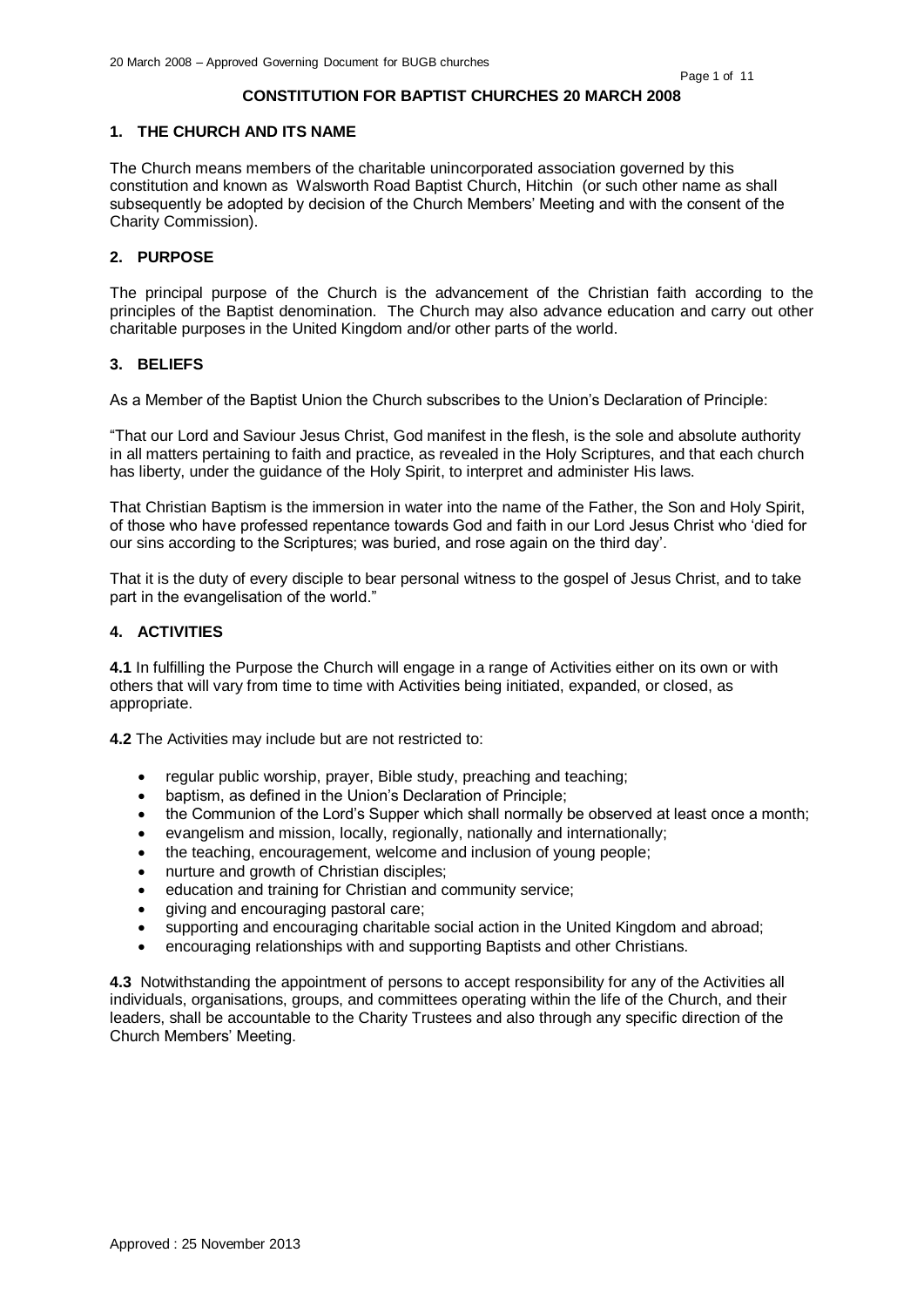# **5. AFFILIATION AND RELATIONSHIPS**

**5.1** The Church is a member of the Baptist Union of Great Britain (Baptist Union) and the Central Baptist Association (Association).

**5.2** The Church will normally promote, encourage, support and advance the work of the Baptist Union, the Association and BMS World Mission through prayer, through financial contributions and, where appropriate, by making personnel available from the membership of the Church. When it is able the Church will also support local Baptist and ecumenical gatherings.

# **6. BELONGING TO THE CHURCH**

**6.1** The responsibilities of membership normally include:

- attending worship and participating in Church Activities;
- personal prayer and Bible study;
- participation at the Communion of the Lord's Supper as a privilege and a priority;
- helping the Church whenever possible by using gifts and abilities to advance the Purpose of the church through its Activities;
- attending and participating in Church Members' Meetings;
- giving regular financial support to the Church in proportion to personal resources and circumstances;
- upholding Christian values.

**6.2** If there are differences that lead to difficulties between members of the Church (and it is recognised that these will sometimes arise) each member should try to resolve the situation with gentleness and humility following Christian and Biblical principles. It may be necessary for another wise and experienced member of this Church (or if invited a member of a neighbouring Church or representative of the Association) to act as mediator or friend to those seeking to achieve reconciliation.

# **7. JOINING AND BECOMING A CHURCH MEMBER**

**7.1** Baptism by immersion upon personal profession of faith is the normal mode of entry into the membership of a Baptist church.

**7.2** The church shall apply the following Baptismal qualification for Church Membership.

Open membership so that persons seeking membership who have not been baptised in the manner described in the Union's Declaration of Principle may at the discretion of the Church Members' Meeting be accepted for full membership based on their own public profession of faith.

**7.3** Church Membership is open to those who:

- accept the Beliefs of the Church;
- meet the Church's qualification on Baptism:
- commit themselves to serving Christ within the Church and beyond;
- abide by the decisions of the Church Members' Meeting;
- acknowledge their responsibilities as Church Members;
- have their membership application accepted by the Church Members' Meeting.

**7.4** A person wishing to become a Church Member shall apply in a manner determined by the Church Members' Meeting.

**7.5** The Church Members' Meeting will consider and vote on the application for membership and if accepted the new member will normally be welcomed publicly.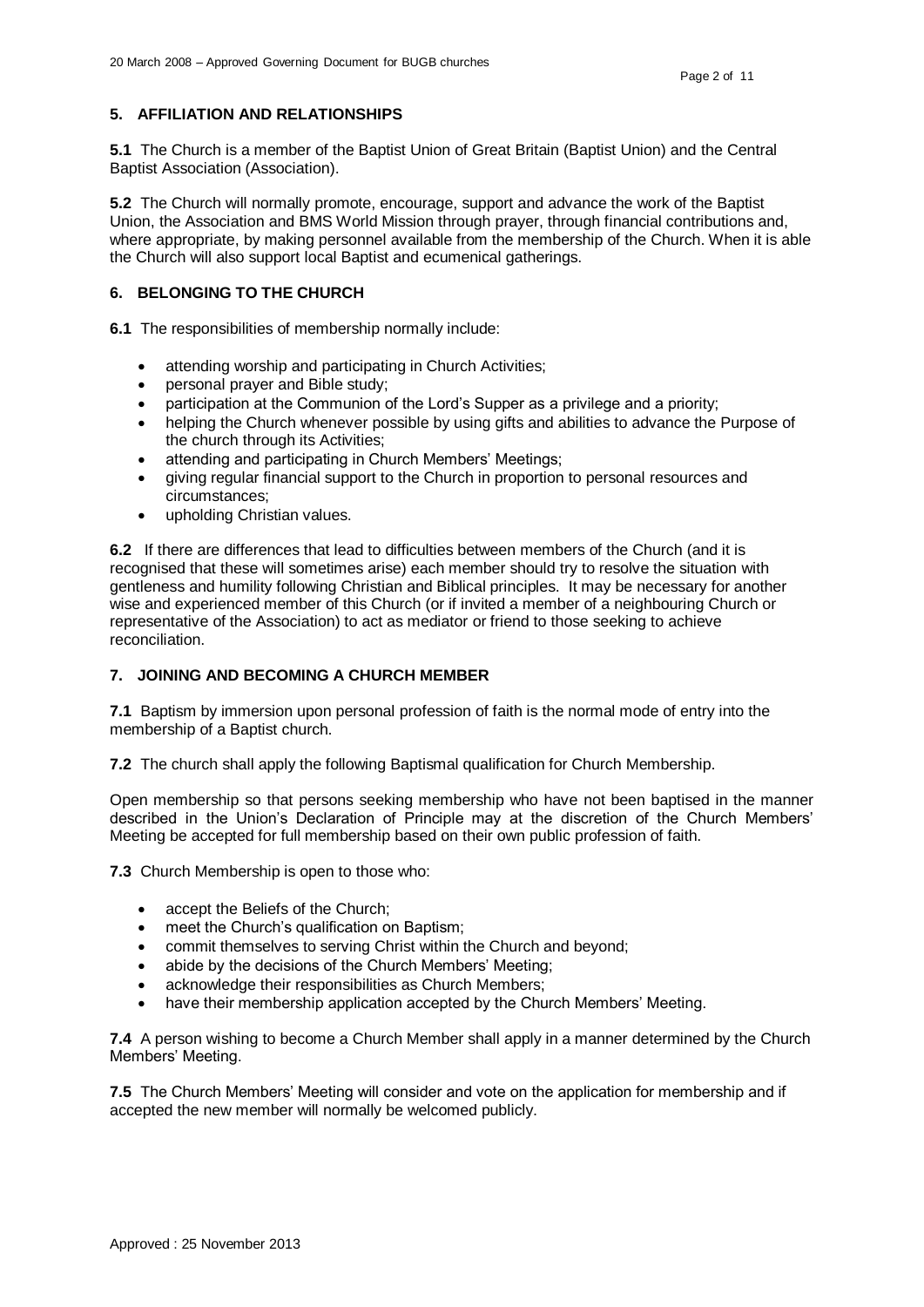# **8. THE MEMBERSHIP LIST**

**8.1** A list of the current Church Members shall be maintained by the Charity Trustees incorporating routine changes because of additions or deletions arising through death, transfer to another church, resignation, or a resolution by Church Members' Meeting.

**8.2** Routine changes to the membership list shall be reported at the next convenient Church Members' Meeting.

**8.3** In order to keep the membership list up to date the membership list shall be reviewed at least once every three years when the Church Members' Meeting may resolve to make any appropriate deletions.

**8.4** At any time, in exceptional circumstances where the conduct of a Member is considered to be contrary to the Purpose and Beliefs of the Church and/or disruptive to the relationships between Members then the Charity Trustees may recommend to a Church Members' Meeting that the membership of that person be reviewed. The Church Members may, after considering the facts, terminate the membership of that person. The Church Member shall be allowed to hear what is said at the Church Members' Meeting, to correct any errors of fact and offer any explanation of the circumstances or reasons for their actions before withdrawing from the meeting so that the Church Members' Meeting may prayerfully and carefully consider whether they should resolve to remove that person's name from the list of Members.

# **9. CHURCH MEMBERS' MEETINGS**

**9.1** Church Members shall meet together in a Church Members' Meeting under the guidance of the Holy Spirit and under the Lordship of Christ to discern the mind of God in the affairs of the Church.

**9.2** The Church Members' Meeting shall have reserved authority in the appointment and removal of a Minister, the appointment and removal of Charity Trustees, decisions related to church property including (without limitation) any purchase, sale, lease, mortgage, or redevelopment of property, the administration of the membership list, and the closure of the Church.

**9.3** Any decisions taken under 9.2 in relation to property must comply with the requirements of statute law and any specific property trusts under which the land and buildings are used and occupied by the church.

# **10. ORDINARY AND SPECIAL CHURCH MEMBERS' MEETINGS**

**10.1** There are two types of formal Church Members' Meetings, Ordinary Church Members' Meetings and Special Church Members' Meetings.

**10.2** Ordinary Church Members' Meetings shall be held at regular intervals on not less than four occasions in any calendar year and shall be an opportunity to consider and review routine matters associated with the life of the Church including issues related to church membership, the appointment of the Charity Trustees, the approval of the budget, with opportunities for considering proposals from the Charity Trustees or other Church Members for the development of the Church and the advancement of its Purpose through its Activities.

**10.3** One Ordinary Church Members' Meeting each year shall include the Annual Church Members' Meeting for the Church Members to receive annual accounts and reports, to appoint Auditors or Independent Examiners, and to consider proposals for the strategy and vision of the church in the coming year, with other appropriate matters.

**10.4** A Special Church Members' Meeting shall be convened when necessary to consider the appointment or dismissal of a minister, or the dismissal of a Charity Trustee, matters relating to the purchase, sale, lease, mortgage or redevelopment of church property, the closure of the church, or matters considered by the Charity Trustees to be of sufficient importance to require the calling of a Special Members' Meeting.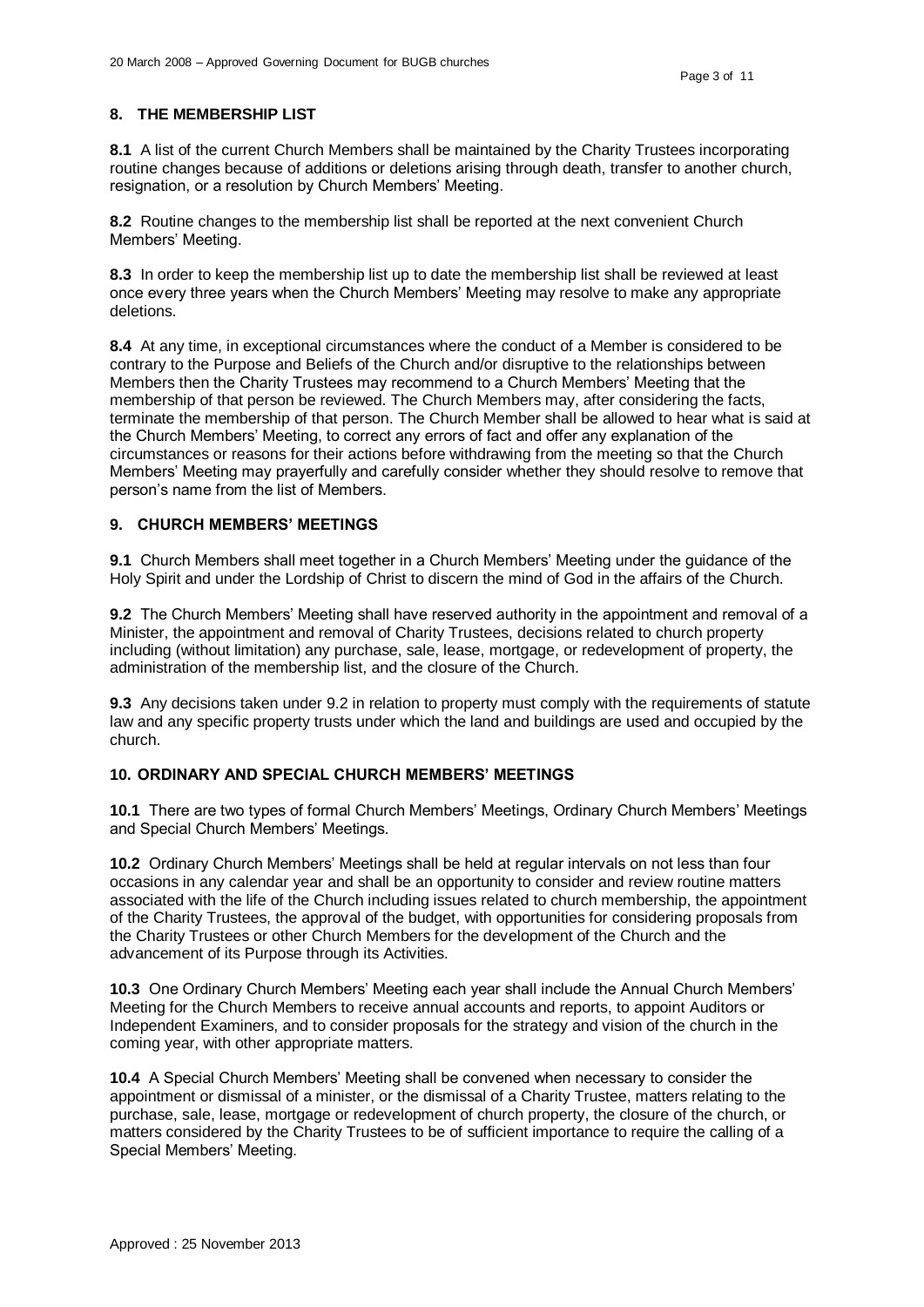## **11. CALLING CHURCH MEMBERS' MEETINGS**

**11.1** Church Members' Meetings shall be convened by the Charity Trustees so as to be convenient for as many Church Members as is reasonable.

**11.2** An Ordinary Church Members' Meeting shall be properly convened if as a minimum requirement the date, time and place for the meeting are publicised at the worship service or services on the previous Sunday (or other regular weekly meeting time when the Church gathers together) with an indication (if possible) of the matters to be considered.

**11.3** A Special Church Members' Meeting shall be properly convened if as a minimum requirement the date, time and place for the meeting are publicised, with as full an indication of the matters to be considered as possible, at the public worship service or services on the two previous Sundays (or other regular weekly meeting time when the Church gathers together).

**11.4** Additional meetings whether Special or Ordinary shall be convened by the Charity Trustees as necessary but they shall have specific responsibility to convene a Special Church Members' Meeting as soon as possible upon the receipt of a written request for a meeting signed by at least one tenth of the church membership or twelve Church Members, whichever is the less.

**11.5** Apart from invited guests, only Members of the Church shall attend a Church Members' Meeting

# **12. THE CONDUCT OF CHURCH MEMBERS' MEETINGS**

**12.1** Worship including prayer and the reading of Scripture shall be a key feature of the Church Members' Meeting. The discussion of any matters affecting the life and activities of the Church shall be set in this context with the intention that, so far as possible, practical issues are not perceived as being separate from the spiritual aspects of the Church.

**12.2** A quorum of 25% of the total number of Church Members shall apply to Church Members' Meetings.

**12.3** The Church Members' Meeting shall appoint a person (who may or may not be a Minister of the church) to chair the Church Members' Meetings.

**12.4** A resolution passed at either an Ordinary Church Members' Meeting or a Special Church Members' Meeting shall not be rescinded within one year, unless notice of the resolution for rescission is given at the Church Members' Meeting prior to that at which there is to be a vote on the resolution to rescind.

### **13. VOTING**

**13.1** Members shall, so far as possible, seek consensus on all matters considered at a Church Members' Meeting.

**13.2** For matters requiring a decision a vote shall be taken and the outcome of the vote recorded as the resolution of the Members.

**13.3** Each Member shall have one vote which they may use at the Church Members' Meeting after hearing about the issues and any comments or questions raised by other Members in advance of the vote.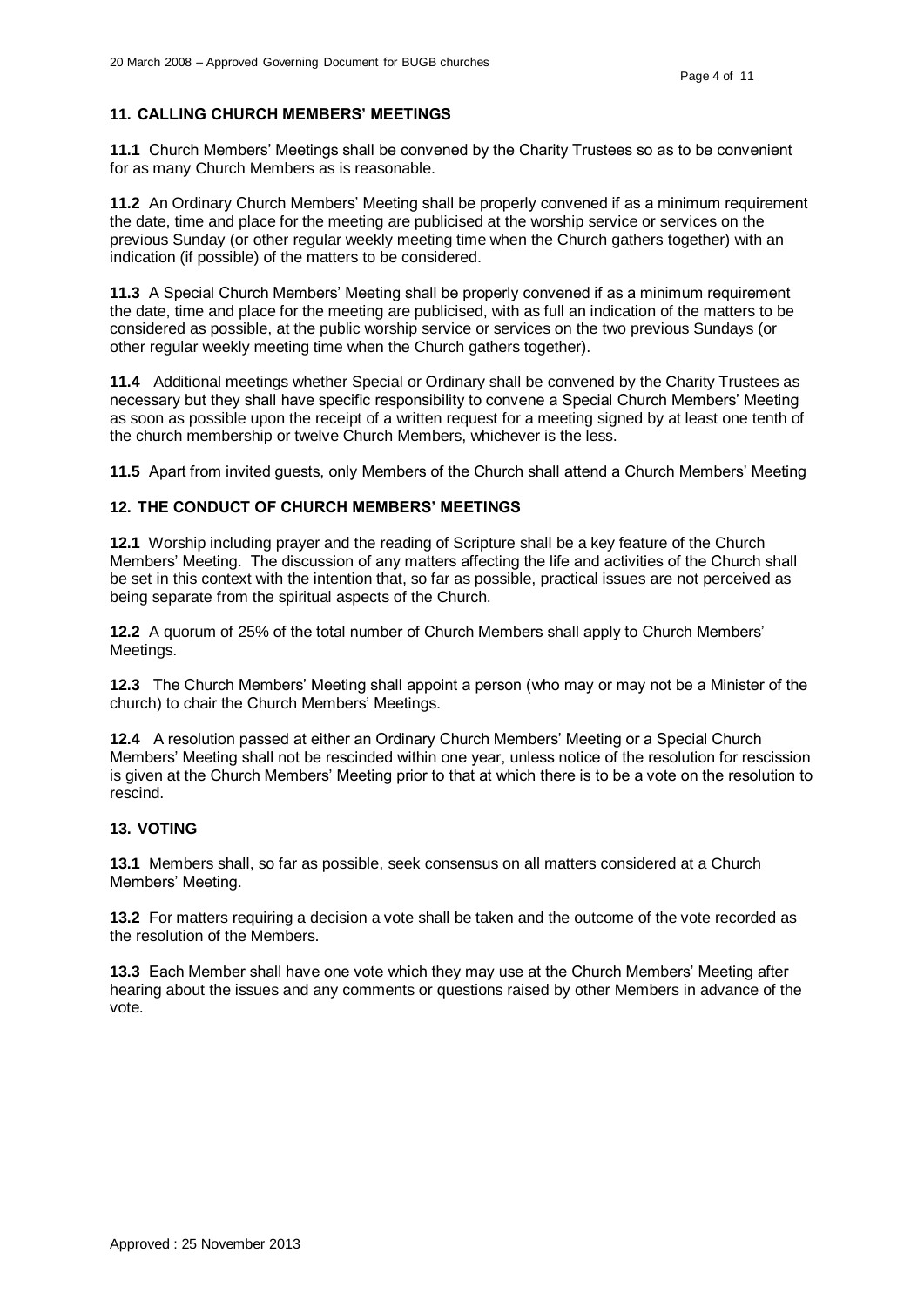**13.4** No proxy votes shall be allowed and no postal votes shall be valid save that the Church Members' Meeting may authorise postal voting for the election of individuals to roles or responsibilities within the church (except for decisions relating to a Minister) where the names of those nominated are known in advance of the meeting. The process for collecting and counting postal votes shall be determined by the Church Members' Meeting.

**13.5** If any matter requires a decision affecting or involving individuals and any embarrassment might arise by a public vote then a secret ballot shall be held if requested and agreed by the Church Members' Meeting.

**13.6** If a secret ballot is to be held two persons will be appointed as scrutineers to the ballot to count the votes. The person chairing the Church Members' Meeting shall announce the outcome without necessarily revealing the numbers of votes.

**13.7** Except for the Appointment of Charity Trustees referred to in clause 15.12 a resolution at an Ordinary Church Members' Meeting shall be carried if supported by a majority of the Members present, entitled to vote and voting.

**13.8** If there is an equality of votes on any matter at an Ordinary Church Members' Meeting the resolution will be considered rejected and the matter shall be referred back to the submitter for review and if appropriate resubmission to a subsequent meeting for consideration.

**13.9** A resolution at a Special Church Members' Meeting shall be carried if supported by at least two thirds of the Members present, entitled to vote and voting.

**13.10** The Church Members' Meeting or Charity Trustees may want a higher measure of support for a particular resolution but a higher proportion of votes for a resolution shall not override the arrangements in clauses 13.7 or 13.9 unless, before the vote is taken, the Church Members' Meeting passes a further or enabling resolution referring to that particular resolution and specifying the proportion of votes necessary to pass it.

**13.11** Although Members of any age may attend and participate in a Church Members' Meeting the minimum age for voting will be determined by the Church Members' Meeting.

# **14. MINUTES**

**14.1** The business conducted at Church Members' Meetings and, in particular, any decisions of the Members shall be recorded in the Minutes for future reference.

**14.2** The Minutes shall be written or printed and filed in a book or binder set aside for this purpose using materials of sufficient quality to ensure that they survive for many years and shall be kept in a safe place.

**14.3** Each set of Minutes shall be approved by the Church Members attending the next Church Members' Meeting. They shall have the opportunity to review the Minutes and to correct any errors of fact before a formal vote on the approval of the Minutes is taken. If the Minutes are approved the person chairing the Church Members' Meeting shall confirm the Members' acceptance of the Minutes by signing and dating them as a correct record of the preceding meeting.

**14.4** The signed Minutes shall be conclusive evidence of the decisions taken at the Church Members' Meeting to which they relate.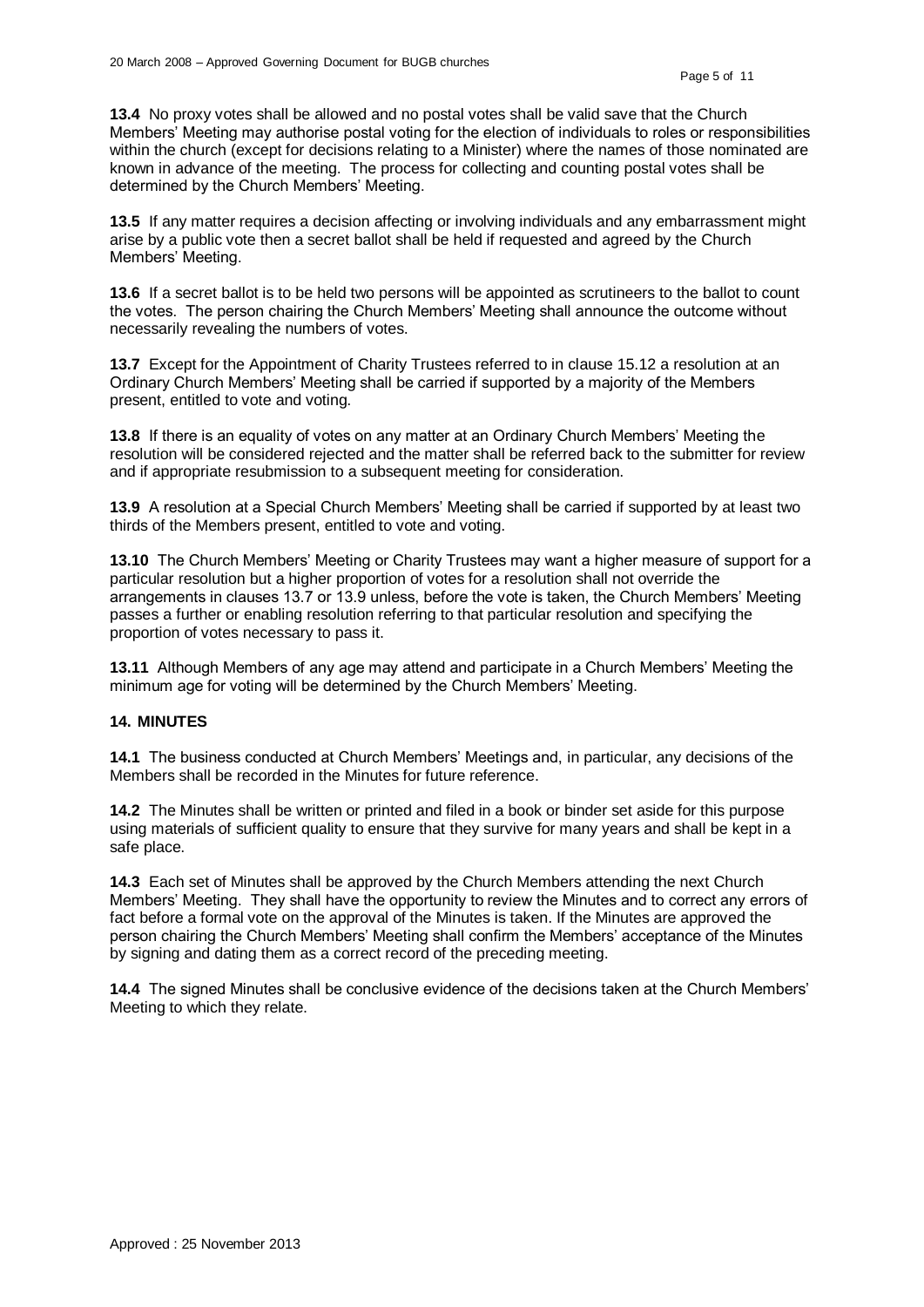# **15. THE APPOINTMENT AND REMOVAL OF CHARITY TRUSTEES**

**15.1** The statutory definition of Charity Trustees in Section 97(1) of the Charities Act 1993 is "persons having the general control and management of the administration of a charity."

**15.2** The Church Members' Meeting shall appoint Charity Trustees to be responsible for the governance of the Church and where there is a Minister that person is a Charity Trustee because of their role and responsibilities. Subject to any specific or general directions of the Church Members' Meeting and the provisions of 9.2 the control management and administration of the Church shall be by the Charity Trustees, save that the Charity Trustees are not required to do anything that would cause them to be in breach of this Constitution or any trustee duty placed upon them as a result of this role.

**15.3** No person may serve as a Charity Trustee if they are disqualified.

**15.4** Charity Trustees shall with the possible exception of any newly appointed Minister be chosen from among the Church Members with the maximum number of Charity Trustees being agreed from time to time by the Church Members' Meeting.

**15.5** In this church it shall be the Minister(s) if any and :-

Deacons Secretary Treasurer

who together are the Charity Trustees of the Church at the time of adoption of this constitution or the registration of the Charity with the Charity Commission.

**15.6** The Church Members' Meeting shall arrange for the appointment of a Church Secretary and Church Treasurer (or equivalents) who shall by the nature of their responsibilities be Charity Trustees.

**15.7** Any person qualified to be a Member of the church shall be eligible for election as a Charity Trustee (unless disqualified by statute).

**15.8** A close family member (spouse, parent, child, sibling) of a serving Charity Trustee shall be eligible for appointment as a Charity Trustee.

**15.9** Charity Trustees shall serve so long as they have the support of the Church Members' Meeting and (except for those in ministerial office) shall be actively appointed and reappointed at least once every three years.

**15.10** Charity Trustees (except for those in ministerial office) shall be appointed for an initial three year term with the opportunity to be nominated for reappointment at the end of each three year term.

**15.11** The appointment of Charity Trustees shall be undertaken by processes that are public, clear and open so that all Church Members are enabled to consider prayerfully who should be appointed as Charity Trustees. The process shall ensure that notice is given of any forthcoming election so that Church Members may freely nominate prospective Charity Trustees whose names shall be submitted (after they have indicated a willingness to be appointed) for decision to the Church Members with the intention of ensuring that those appointed have a sufficient level of support from them.

#### **15.12** In this church:-

**15.12.1** Nominations for the role of Charity Trustee other than a Minister shall be made to the Church Secretary (or equivalent) not later than three Sundays (or other regular weekly meeting time when the Church gathers together) before the Ordinary Church Members' Meeting at which the election is to be held. Nominations must be submitted in writing with the supporting signature of two other Church Members and the consent of the candidate. No person may nominate more candidates than there are places vacant. Requests for nominations shall be made at all services on the two Sundays (or other regular weekly meeting time when the Church gathers together) immediately before that Sunday when nominations must cease.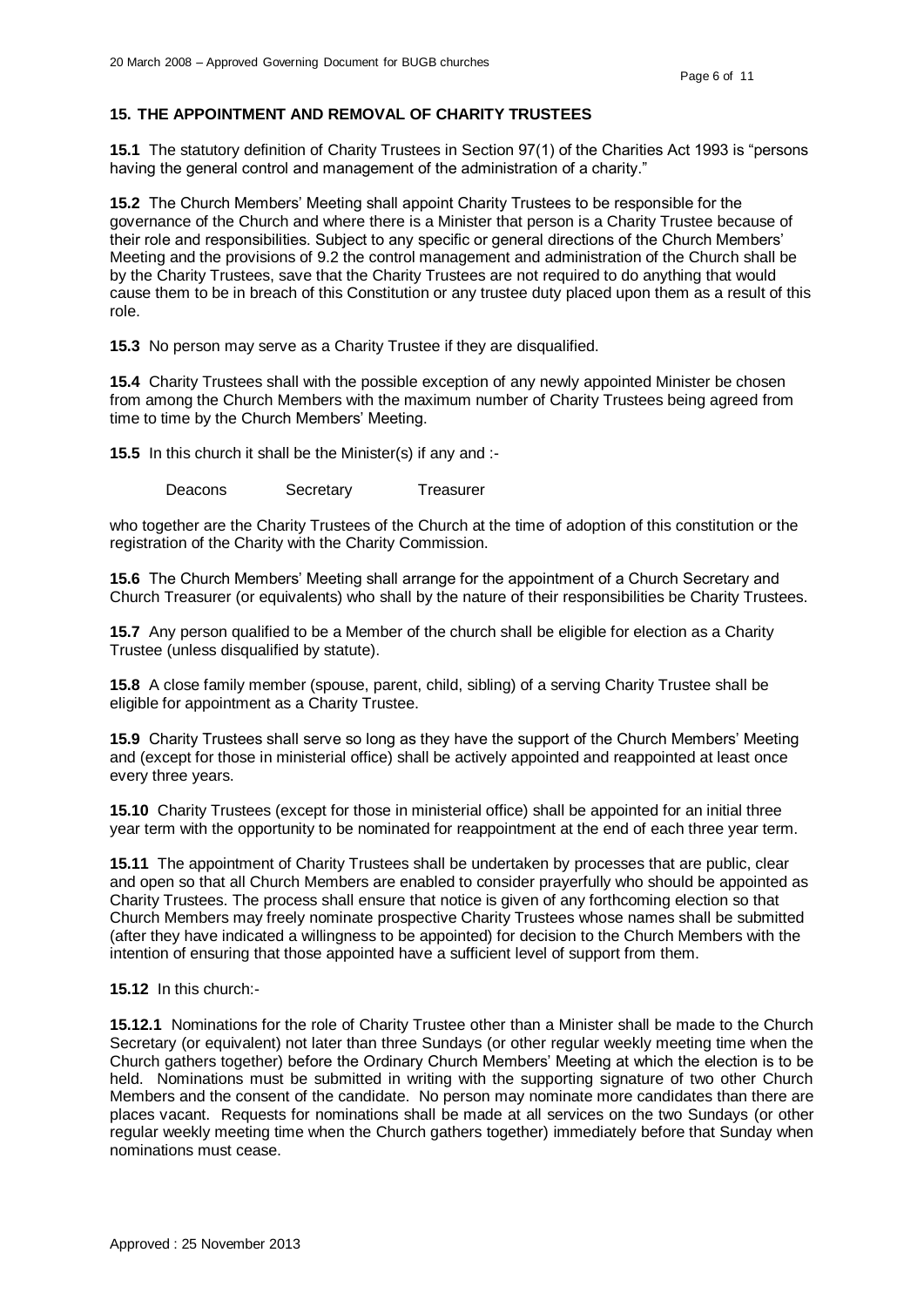#### Page 7 of 11

**15.12.2** Voting shall be by secret ballot at an Ordinary Church Members' Meeting. Church Members shall be asked to vote for those candidates whom they believe could serve the church well as Charity Trustees. They shall vote for no more candidates than there are vacancies. The scrutineers shall report in writing and in confidence to the person chairing the Church Members' Meeting the number of votes cast for each candidate. The number of candidates, being not more than the number of vacancies, receiving the highest number of votes shall be declared to be elected provided that each candidate so declared shall have received votes from at least 75% of those members voting.

**15.12.3** In cases of unavoidable absence Church Members may exercise a postal vote where this is permitted under clause 13.4 provided that votes are returned before the commencement of the Church Members' Meeting at which the election is to be held.

**15.12.4** If there are more candidates than vacancies and if after the ballot, some vacancies remain unfilled because insufficient candidates have received votes from at least 75% of those members voting then, if that Church Members' Meeting agrees, the person chairing the Church Members' Meeting shall delete from the names of those who have not been elected those with the lowest number of votes so as to leave as many names as there now are vacancies (he or she may use his or her casting vote where there is a tie). These names shall be submitted to that or another Church Members' Meeting for balloting on the remaining places.

**15.13** A technical defect in the appointment of a Charity Trustee of which the Charity Trustees were unaware at the time does not invalidate decisions taken by the Charity Trustees.

**15.14** A Special Church Members' Meeting may rescind the appointment of any Charity Trustee (except for those in ministerial office) at any time.

**15.15** Where a Special Church Members' Meeting is considering the dismissal of a Charity Trustee (except for those in ministerial office) the Charity Trustee shall be allowed to hear what is said to the Church Members' Meeting and to correct any errors of fact and offer any explanation of the circumstances or reasons for their actions before withdrawing so that the Church Members' Meeting may prayerfully and carefully consider whether the appointment should be terminated.

# **16. RESPONSIBILITIES OF CHARITY TRUSTEES**

**16.1** The Charity Trustees shall be responsible for the governance of the Church and the fulfilment of the Purpose through its Activities acting according to the will of God as discerned by the Church Members' Meeting and subject to any specific or general directions of the Church Members' Meeting in relation to the matters set out in clause 9.2.

**16.2** The Charity Trustees should keep in an appropriate state of repair and insure to their full value against fire and other usual risks all the buildings of the Charity (except those where the responsibility is of a third party where they shall use reasonable endeavours to ensure that the third party does so). They must ensure that suitable public liability and employer's liability insurance is in place.

# **17. PROCEEDINGS OF CHARITY TRUSTEES**

**17.1** Worship including prayer and the reading of Scripture shall be key features of any meeting of the Charity Trustees whose leadership and administration of the church shall be characterised as much by mutual accountability, service, and pastoral care, as strategic thinking and effective management.

**17.2** The Charity Trustees shall determine when and how frequently they shall meet provided that they shall convene meetings of the whole group not less than once every two months.

**17.3** The Charity Trustees shall determine a quorum for their full meetings that shall not be less than two persons or half of their number whichever is the greater number.

**17.4** Notwithstanding the joint and several responsibilities of all the Charity Trustees and in addition to regular meetings of the whole group they may meet in such sub-groups as are necessary and convenient. Reports of such subgroup meetings must be made to the next full Charity Trustees Meeting.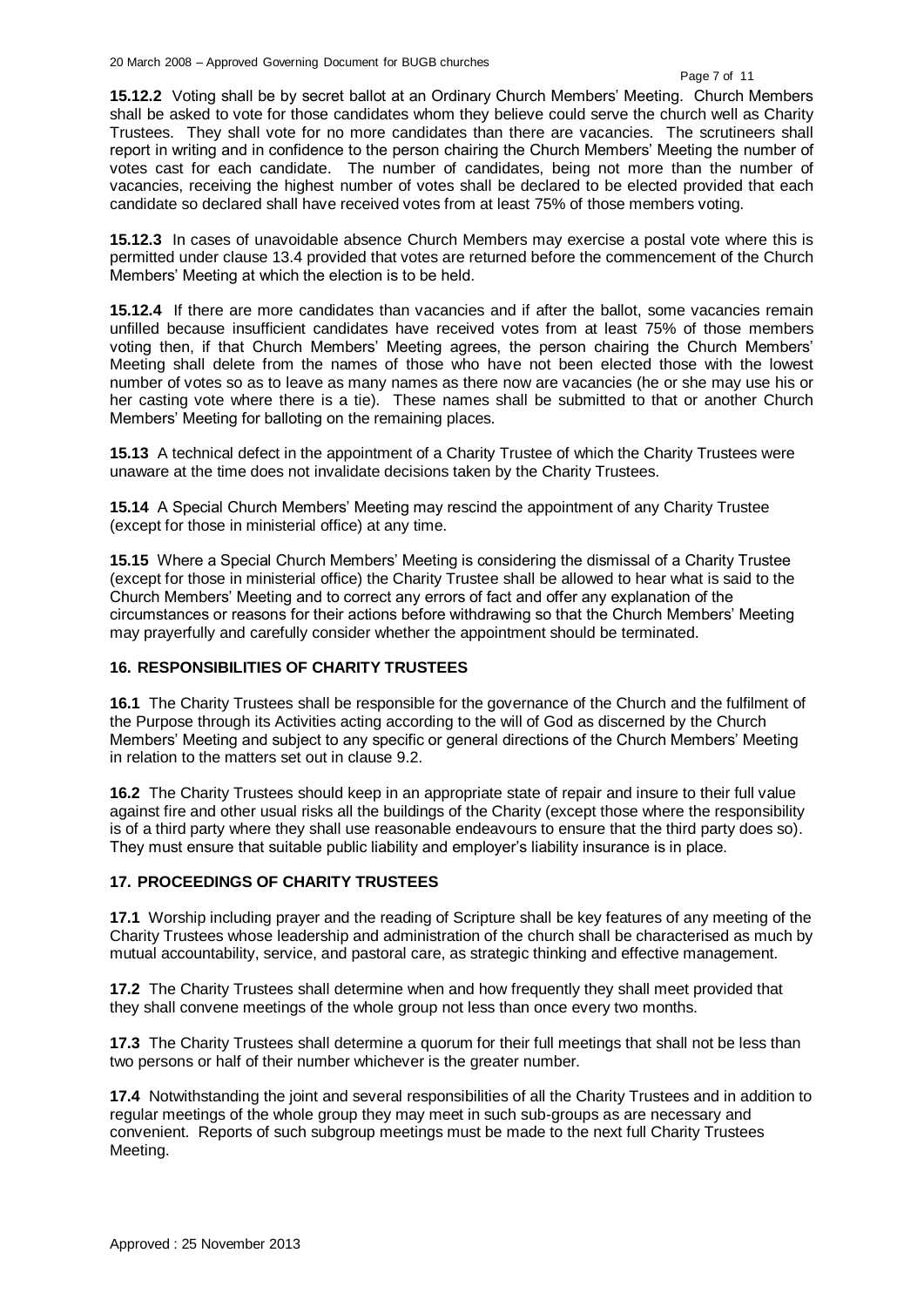**17.5** For matters requiring a decision the Charity Trustees shall, so far as possible, seek consensus on all matters considered at their meetings but where this is not possible a vote shall be taken and the outcome recorded as the resolution of the Charity Trustees.

**17.6** Each Charity Trustee shall have one vote to be exercised at the meeting.

**17.7** Every issue may be determined by a simple majority of votes cast at a meeting of the Charity Trustees but if there is an equality of votes on any matter the resolution will be considered rejected and the matter shall be referred back to the submitter for review and if appropriate resubmission to a subsequent meeting for consideration.

**17.8** The Charity Trustees shall always act in accordance with the provisions of this Constitution and the general law.

**17.9** Subject to clause 9.3 the Charity Trustees shall act in accordance with the specific directions of the Church Members' Meeting in relation to matters relating to church property including any purchase, sale, lease, mortgage or redevelopment of church property.

**17.10** Minutes shall be prepared of the proceedings at the meetings of the Charity Trustees including any appointments, the names of those present, the decisions taken, and where appropriate the reasons for the decisions and the Charity Trustees shall decide from time to time whether all or part of these minutes shall be treated as confidential.

**17.11** Charity Trustees shall respect the confidentiality of their meeting.

### **18. POWERS OF CHARITY TRUSTEES**

**18.1** The Charity Trustees shall have specific power subject to any general or specific directions of the Church Members' Meeting to apply for and accept grants and to provide security in respect of obligations under grant agreements.

**18.2** For the avoidance of doubt the Charity Trustees shall have power to borrow money, receive grants, give guarantees and or security for loans, and to make grants or loans of money towards the advancement of the Purpose. In the event of a charge over land and/or buildings being required this must be consistent with provisions in the trusts for the land and with statute law.

**18.3** For the avoidance of doubt the Charity Trustees shall have power to make grants to other charities working elsewhere in the United Kingdom and/or other parts of the world.

### **19. APPLICATION OF INCOME AND CAPITAL**

The Charity Trustees must use the income and may use the capital where trusts permit it to be spent to promote the Purpose provided that the Charity Trustees may apply an appropriate reserves policy in accordance with the general law.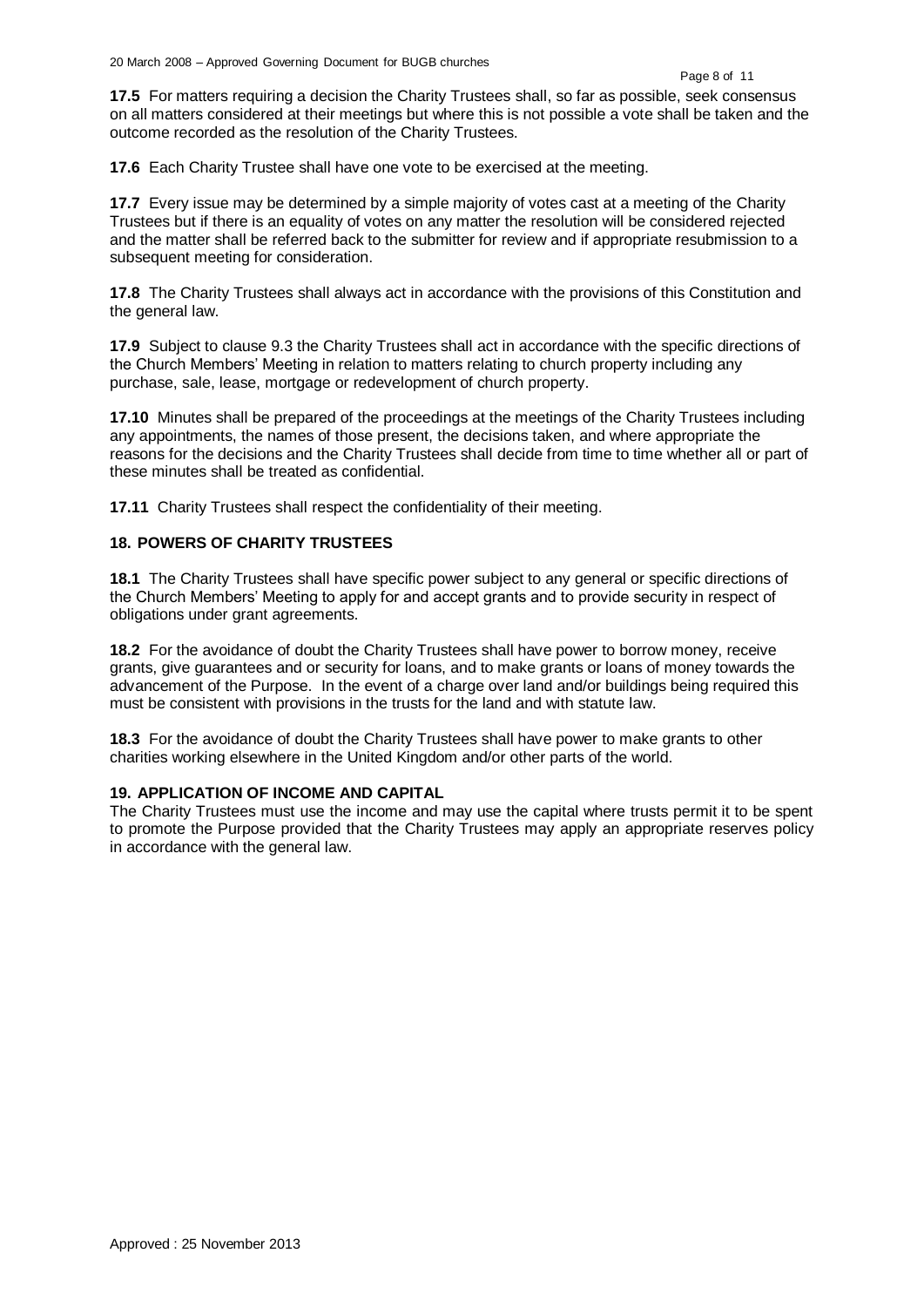# **20. REMUNERATION OF CHARITY TRUSTEES**

**20.1** With the exception only of a Minister or Ministers as authorised by clause 23, or a remuneration permitted under clause 20.2 no Charity Trustee (or any person, firm or company connected with the Charity Trustee) may be paid or receive any other direct or indirect benefit for being a Charity Trustee except the reimbursement of reasonable and proper expenses and other payments permitted by statute or specifically authorised by the Charity Commission.

**20.2** Where it is proposed that a Charity Trustee (or person, firm or company, connected with the Charity Trustee) is to be employed or receive remuneration or sell goods or services or any interest in land to the Church and where this gains the approval of the Church Members' Meeting then this shall be permitted only if:

- the Charity Trustee or any person connected with the trustee who may benefit directly or indirectly from the proposed remuneration declares an interest in the proposal before discussion on the matter begins;
- absents himself or herself (or in the case of any connected persons themselves) from any part of any meeting at which the proposal is discussed and takes no part in any discussion of it and is not counted in determining whether any such meeting is quorate;
- does not vote on the proposal;
- the remaining Charity Trustees who do not stand to receive the proposed benefit are satisfied that it is in the interests of the Church to contract with or employ that Charity Trustee (or connected person) rather than another independent person and must record the reason for their decision in the minutes;
- in reaching that decision the Charity Trustees must balance the advantage of contracting with or employing a Trustee against the disadvantage of doing so (especially the loss of the Trustee's services as a result of dealing with the Trustee's conflict of interest);
- The Charity Trustees authorising the proposed transaction comprise a majority of the Charity Trustees body and have not received any such benefit.

### **21. MINISTERS**

**21.1** The Church may have a Minister or more than one Minister or no Minister. Where a Minister is appointed it is expected that they will become a Member of the Church.

**21.2** A Minister of this Church shall accept the Beliefs being the Baptist Union's Declaration of Principle.

**21.3** Where the Church has a Minister she or he shall be in relationship with the Baptist Union and the Association normally expressed by being on the Baptist Union's Register of Covenanted Persons Accredited for Ministry.

**21.4** The Minister, whether or not they are on the Register of Persons Accredited for Ministry shall be supportive of the Church's relationships with other Baptist Churches, the Association and the Baptist Union.

**21.5** The tasks fulfilled by Ministers will vary depending on individual ability and gifting but a Minister is normally expected to be involved in the Activities of the Church with an emphasis on the leading of worship and prayer, the teaching of the Christian faith and the pastoral care of individuals. The Minister shall work with the Church towards achieving its Purpose through its Activities.

**21.6** Notwithstanding any legal status afforded to a Minister by statute the Church recognises that the Minister and the Church are in a Covenant relationship based on Christian love and trust and mutual accountability. A Minister shall be in a relationship of mutual accountability with the other Charity Trustees and also with the Church Members.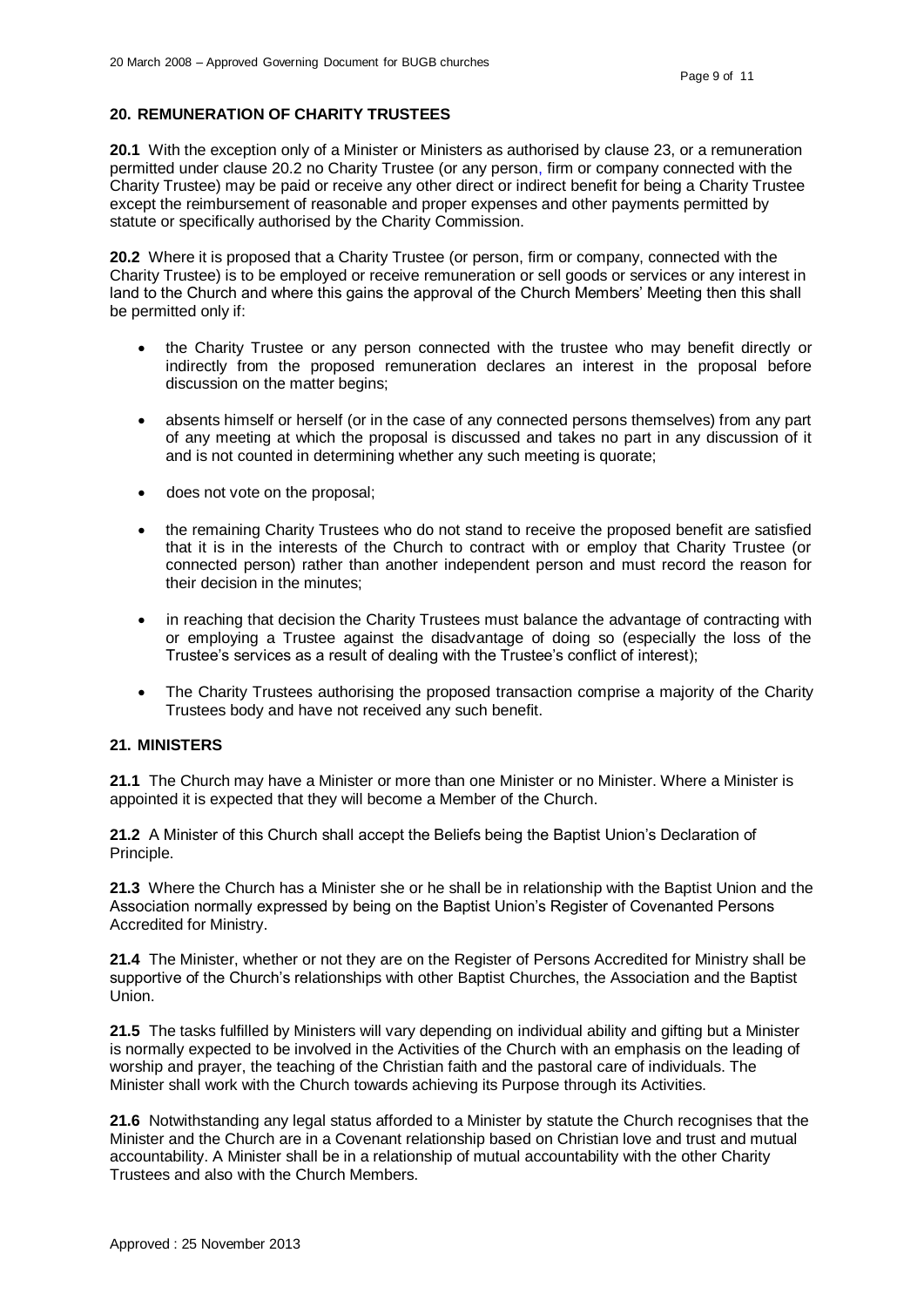# **22. THE APPOINTMENT AND REMOVAL OF MINISTERS**

**22.1** When the Church is seeking to appoint a Minister it will normally consult the appropriate staff within the Association before commencing any appointment process and follow, so far as practicable, the Baptist Union's procedures and recommended terms for the settlement of Ministers.

**22.2** A Minister will be appointed or removed by a resolution of the Church Members at a Special Church Members' Meeting at any time.

**22.3** Where a Special Church Members' Meeting is considering the dismissal of a Minister the Minister shall be allowed to hear what is said to the Church Members' Meeting and to correct any errors of fact and offer any explanation of the circumstances or reasons for their actions before withdrawing so that the Church Members' Meeting may prayerfully and carefully consider whether the appointment should be terminated.

**22.4** The Church and the Minister shall normally agree 'terms and conditions of appointment' including termination procedures based on the standard terms of appointment published by the Baptist Union of Great Britain.

### **23. THE REMUNERATION OF MINISTERS**

Notwithstanding the fact that any Minister or Ministers appointed by the Church are Charity Trustees they will be entitled to be paid an agreed and reasonable remuneration or stipend out of the funds of the Church.

# **24. PASTORAL VACANCIES AND THE APPOINTMENT OF A MODERATOR**

When there is no appointed Minister the Church Members' Meeting may appoint a person who is a Church Member or a member of another Baptist Church to be the Moderator (but if they do not do so then the Association may make an appointment of a suitable person) who will hold this office until a new Minister is appointed or until they resign or are released or dismissed by the Church Members' Meeting.

### **25. FINANCE**

**25.1** The Charity Trustees are jointly and severally responsible for the financial administration of the Church.

**25.2** Once in each year the Charity Trustees shall present a budget of subsequent years' projected income and expenditure at a convenient Church Members' Meeting.

### **26. RECORD KEEPING AND ACCOUNTING**

**26.1** The Church's annual financial year will run from 1 January to 31 December.

**26.2** Financial statements of all Church organisations that form part of the Activities shall be presented to the Charity Trustees and incorporated into the Church's financial statements.

**26.3** A statement of the Church Accounts (audited or independently examined as required by law) shall be received by a Church Members' Meeting.

**26.4** Financial Records, annual reports and statements of account relating to the Church for the previous six years must be available for inspection by any Charity Trustee.

**26.5** The law requires Charity Trustees to make the annual report and accounts available to any person who requests these. The Charity Trustees may make a reasonable charge to cover the administration costs of meeting this request.